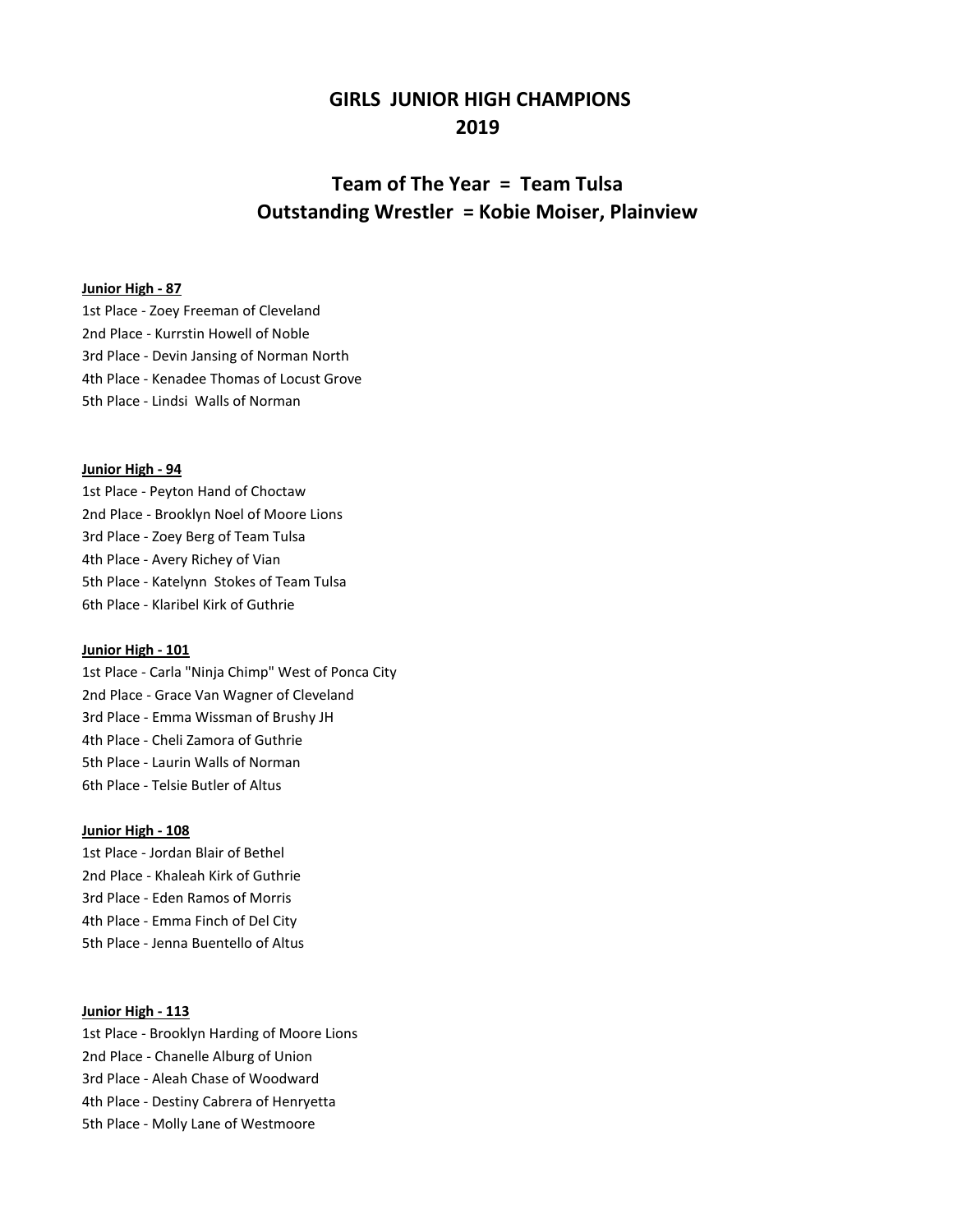## **Junior High - 123**

1st Place - Kobie Moiser of Plainview 2nd Place - Taysia Mowatt of Altus 3rd Place - Emilee Warren of Lawton MacArthur 4th Place - Natasha Orozco of Harrah

## **Junior High - 128**

1st Place - Monica Monsulad of Elgin 2nd Place - Ashlyn Estes of Team Tulsa 3rd Place - Jazman Franks of Bartlesville 4th Place - Victoria Haggard of Putnam City JH 5th Place - Cheyenne Reyman of Mustang

### **Junior High - 133**

1st Place - Madison Byroads of Henryetta 2nd Place - Anna Kilpatrick of Chickasha 3rd Place - Sky Kysar of Cleveland 4th Place - Ciana Grate of Southmoore 5th Place - Selah Citizen of Shawnee 6th Place - Isabella Matanane of Norman

#### **Junior High - 138**

1st Place - Carlaeona 'Cyborg' West of Ponca City 2nd Place - Sierra Wooten of Brushy JH 3rd Place - Addyson Lindsey of Norman North 4th Place - Emily Lowe of Harrah 5th Place - Shandra Sibert-Woods of Elgin 6th Place - Kenzie Ritchie of Altus

### **Junior High - 150**

1st Place - Taya Hunt of Vian 2nd Place - Trinity Potts of Little Axe 3rd Place - Elizabeth Mullendore of Lady Outlaws 4th Place - Izzy Pack of Lexington 5th Place - Karolyn Baker of Warner 6th Place - Soledad Mendoza of Roosevelt

## **Junior High - 160**

1sst Place - Angel Lee of Weatherford 2nd Place - Eliana Salas of Warner 3rd Place - Brooke Bishop of Woodward 4th Place - Elexa Collins of Lexington 5th Place - Olyvia Russell of PC North 6th Place - Kylie Williams of Putnam City JH

#### **Junior High - 175**